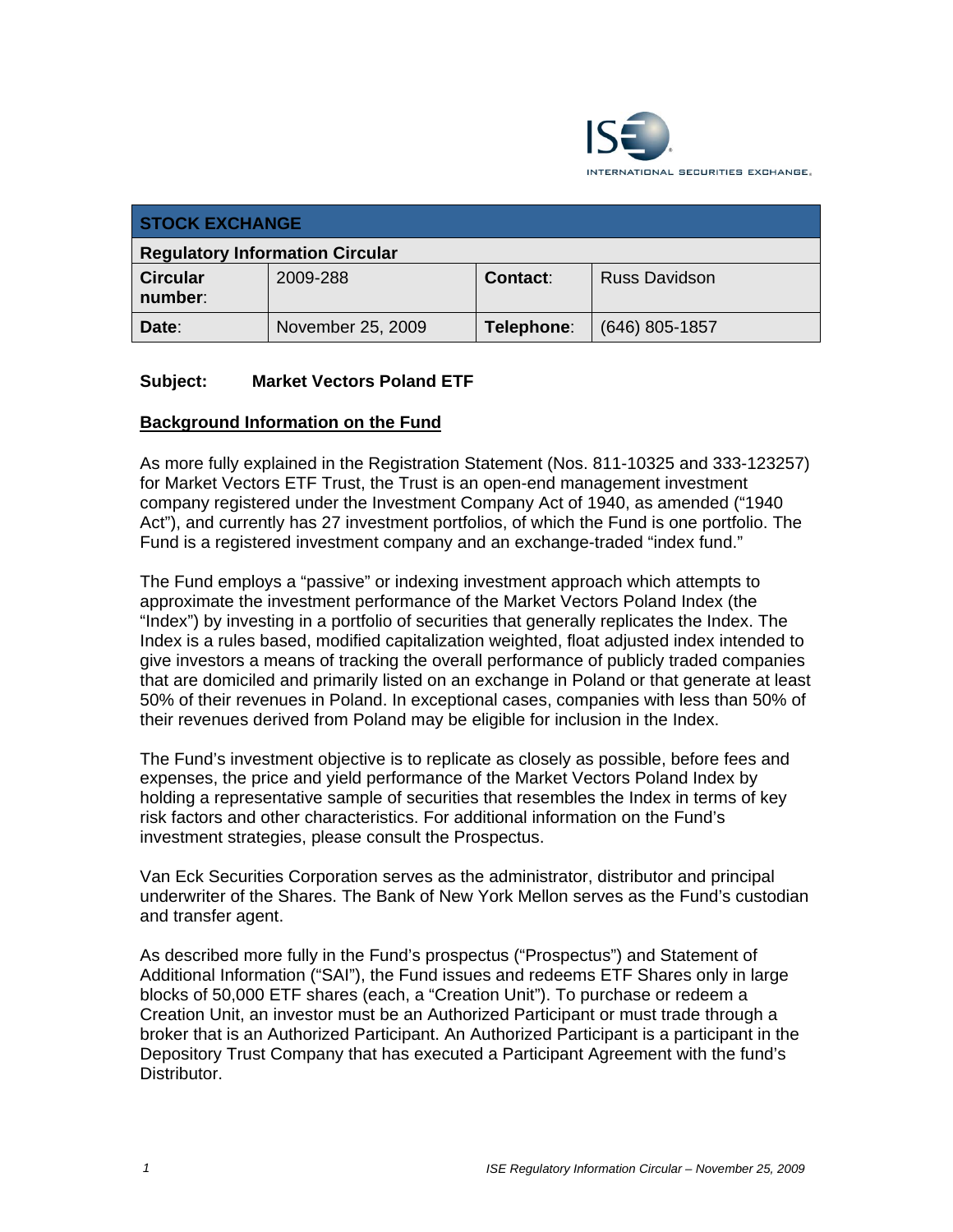Dividends from net investment income are declared and paid at least annually by the Fund.

The Depository Trust Company ("DTC") serves as securities depository for the Shares, which may be held only in book-entry form; stock certificates will not be issued. DTC, or its nominee, is the record or registered owner of all outstanding Shares.

The NAV per Share of the Fund will be determined as of the close of trading (normally, 4:00 p.m. Eastern Time ("ET")) on each day that the Exchange is open for business (a "Business Day"). NAV will be available from the Distributor and is also available to National Securities Clearing Corporation ("NSCC") participants through data made available from NSCC.

The Fund's Registration Statement describes the various fees and expenses for the Fund's Shares. For a more complete description of the Fund and the Index, visit www.vaneck.com/etf.

### **Principal Risks**

Interested persons are referred to the Prospectus for a description of risks associated with an investment in the Shares. These risks include foreign markets risk and the risk that a Fund's return may not match the return of its index for a number of reasons including the incursion by a Fund of operating expenses and costs not applicable to its index. In addition, as noted in the Prospectus, the Shares may trade at market prices that may differ from their NAV. The NAV of the Shares will fluctuate with changes in the market value of the Fund's holdings. The market prices of the Shares will fluctuate in accordance with changes in NAV as well as the supply and demand for the Shares on the Exchange.

#### **Exchange Rules Applicable to Trading in the Shares**

The Shares are considered equity securities, thus rendering trading in the Shares subject to the Exchange's existing rules governing the trading of equity securities.

### **Trading Hours**

Trading in the Shares on ISE is on a UTP basis and is subject to ISE equity trading rules. The Shares will trade from 8:00 a.m. until 8:00 p.m. Eastern Time. Equity Electronic Access Members (" Equity EAMs") trading the Shares during the Extended Market Sessions are exposed to the risk of the lack of the calculation or dissemination of underlying index value or intraday indicative value ("IIV"). For certain derivative securities products, an updated underlying index value or IIV may not be calculated or publicly disseminated in the Extended Market hours. Since the underlying index value and IIV are not calculated or widely disseminated during Extended Market hours, an investor who is unable to calculate implied values for certain derivative securities products during Extended Market hours may be at a disadvantage to market professionals.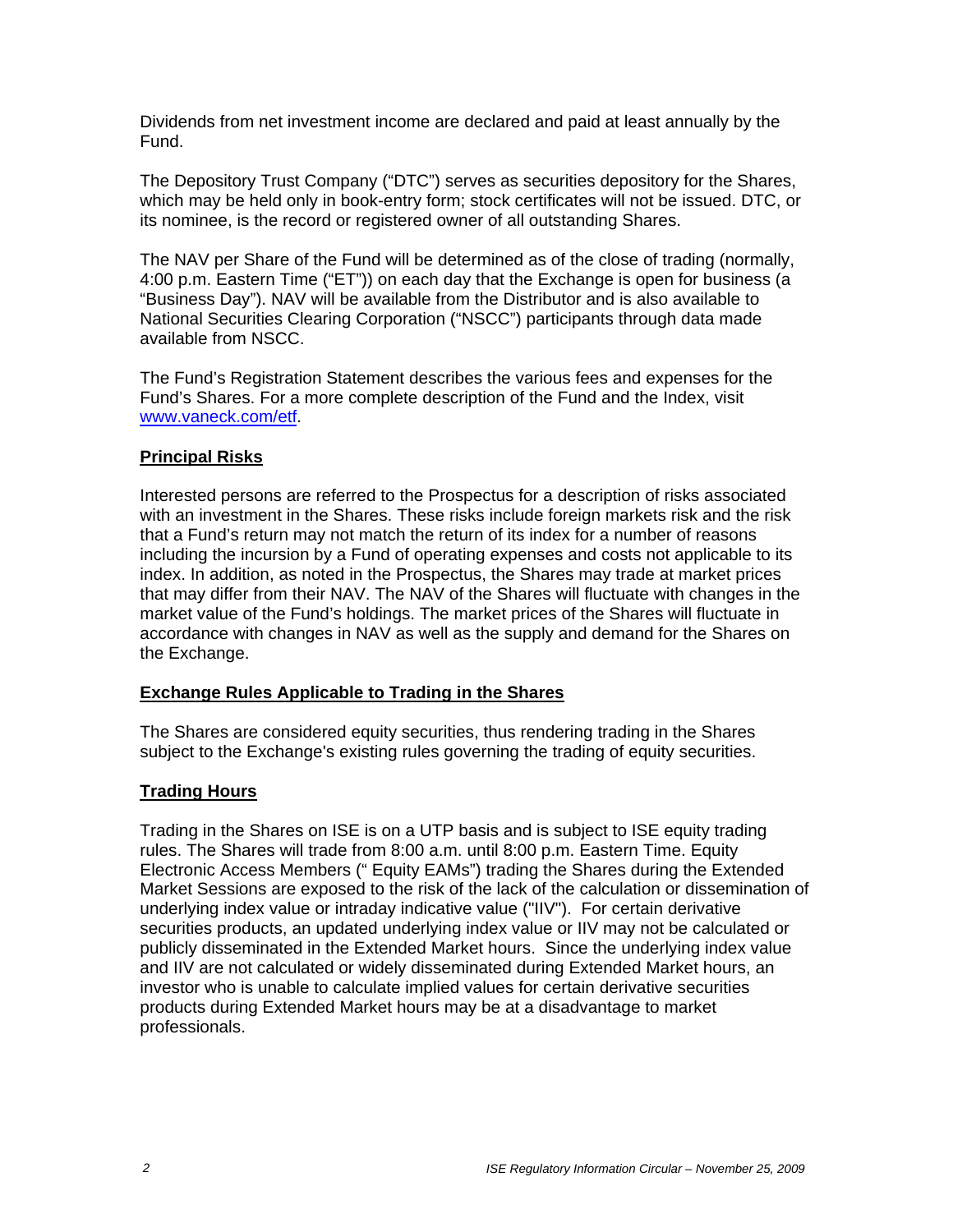# **Trading Halts**

ISE will halt trading in the Shares in accordance with ISE Rule 2101(a)(2)(iii). The grounds for a halt under this Rule include a halt by the primary market because it stops trading the Shares and/or a halt because dissemination of the IIV or applicable currency spot price has ceased, or a halt for other regulatory reasons. In addition, ISE will stop trading the Shares if the primary market de-lists the Shares.

#### **Delivery of a Prospectus**

Pursuant to federal securities laws, investors purchasing Shares must receive a prospectus prior to or concurrently with the confirmation of a transaction. Investors purchasing Shares directly from the Fund (by delivery of the Deposit Amount) must also receive a prospectus.

Prospectuses may be obtained through the Distributor or on the Fund's website. The Prospectus does not contain all of the information set forth in the registration statement (including the exhibits to the registration statement), parts of which have been omitted in accordance with the rules and regulations of the SEC. For further information about the Fund, please refer to the Trust's registration statement.

### **Exemptive, Interpretive and No-Action Relief Under Federal Securities Regulations**

The Commission has issued letters dated October 24, 2006, November 21, 2005 and August 17, 2001 ("No Action Letters") granting exemptive, interpretive and no-action relief from certain provisions of and rules under the Securities Exchange Act of 1934 for exchange-traded funds listed and traded on a registered national securities exchange that meet certain criteria. The funds qualify for the relief granted in the No-Action Letters, a description of which follows.

### **Regulation M Exemptions**

Generally, Rules 101 and 102 of Regulation M prohibit any "distribution participant" and its "affiliated purchasers" from bidding for, purchasing, or attempting to induce any person to bid for or purchase any security which is the subject of a distribution until after the applicable restricted period, except as specifically permitted in Regulation M. The provisions of the Rules apply to underwriters, prospective underwriters, brokers, dealers, and other persons who have agreed to participate or are participating in a distribution of securities.

The Commission issued a No-Action Letter by which persons participating in a distribution of shares of a fund may engage in secondary market transactions in such shares during their participation in such a distribution, despite the requirements of from Rule 101 under Regulation M. In addition, the SEC has permitted persons who may be deemed to be participating in the distribution of shares of a fund (i) to purchase securities for the purpose of purchasing creation unit aggregations of fund shares and (ii) to tender securities for redemption in Creation Unit Aggregations. Further, the Commission has clarified that the tender of fund shares to the Fund for redemption does not constitute a bid for or purchase of any of the Funds' securities during the restricted period of Rule 101. The Commission has issued a No-Action Letter to paragraph (e) of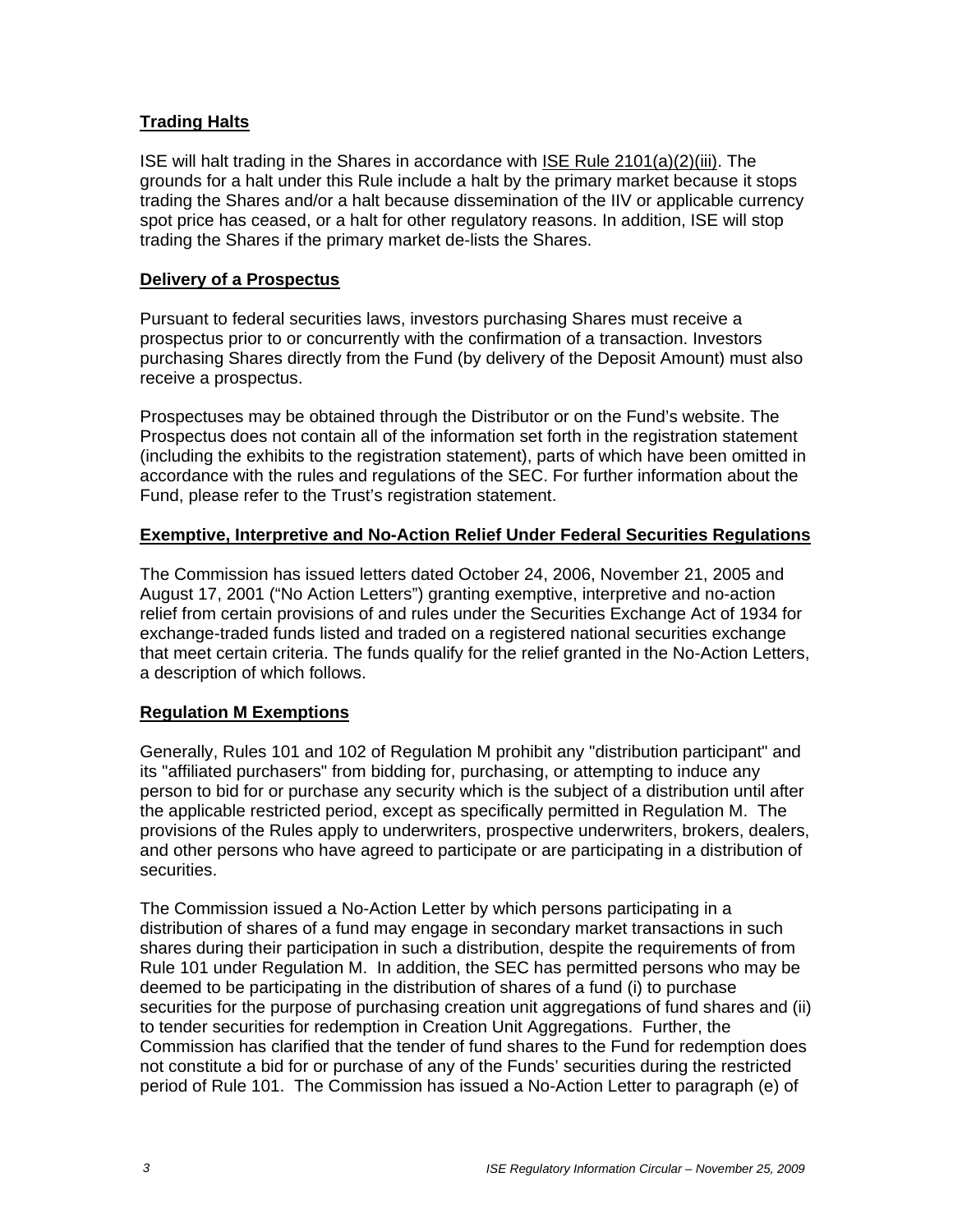Rule 102 under Regulation M which allow the redemption of fund shares in creation unit aggregations during the continuous offering of shares.

### **Customer Confirmations for Creation or Redemption of Fund Shares (SEC Rule 10b-10)**

Broker–dealers who handle purchases or redemptions of Fund shares in Creation Units for customers will be permitted to provide such customers with a statement of the number of Creation Unit Aggregations created or redeemed without providing a statement of the identity, number and price of shares of the individual securities tendered to the Fund for purposes of purchasing creation unit aggregations ("Deposit Securities") or the identity, number and price of shares to be delivered by the Trust to the redeeming holder ("Redemption Securities"). The composition of the securities required to be tendered to the Fund for creation purposes and of the securities to be delivered on redemption will be disseminated each business day and will be applicable to requests for creations or redemption, as the case may be, on that day. This exemptive relief under Rule 10b-10 with respect to creations and redemptions is subject to the following conditions:

- 1) Confirmations to customers engaging in creations or redemptions must state that all information required by Rule 10b-10 will be provided upon request;
- 2) Any such request by a customer for information required by Rule 10b-10 will be filed in a timely manner, in accordance with Rule 10b-10(c);
- 3) Except for the identity, number and price of shares of the component securities of the Deposit Securities and Redemption Securities, as described above, confirmations to customers must disclose all other information required by Rule 10b-10(a).

# **SEC Rule 14e-5**

The Commission has permitted any person acting as a dealer-manager of a tender offer for a component security of fund (1) to redeem fund shares in creation unit aggregations from the issuer that may include a security subject to such tender offer and (2) to purchase fund shares during such tender offer. In addition, a No-Action has been issued under Rule 14e-5 states that if a broker-dealer acting as a dealer-manager of a tender offer for a security of the Fund purchases or arranges to purchase such securities in the secondary market for the purpose of tendering such securities to purchase one or more creation unit aggregations of shares, it must be made in conformance with the following:

- i. such bids or purchases are effected in the ordinary course of business, in connection with a basket of 20 or more securities in which any security that is the subject of a distribution, or any reference security, does not comprise more than 5% of the value of the basket purchased; or
- ii. purchases are effected as adjustments to such basket in the ordinary course of business as a result of a change in the composition of the underlying index; and
- iii. such bids or purchases are not affected for the purpose of facilitating such tender offer.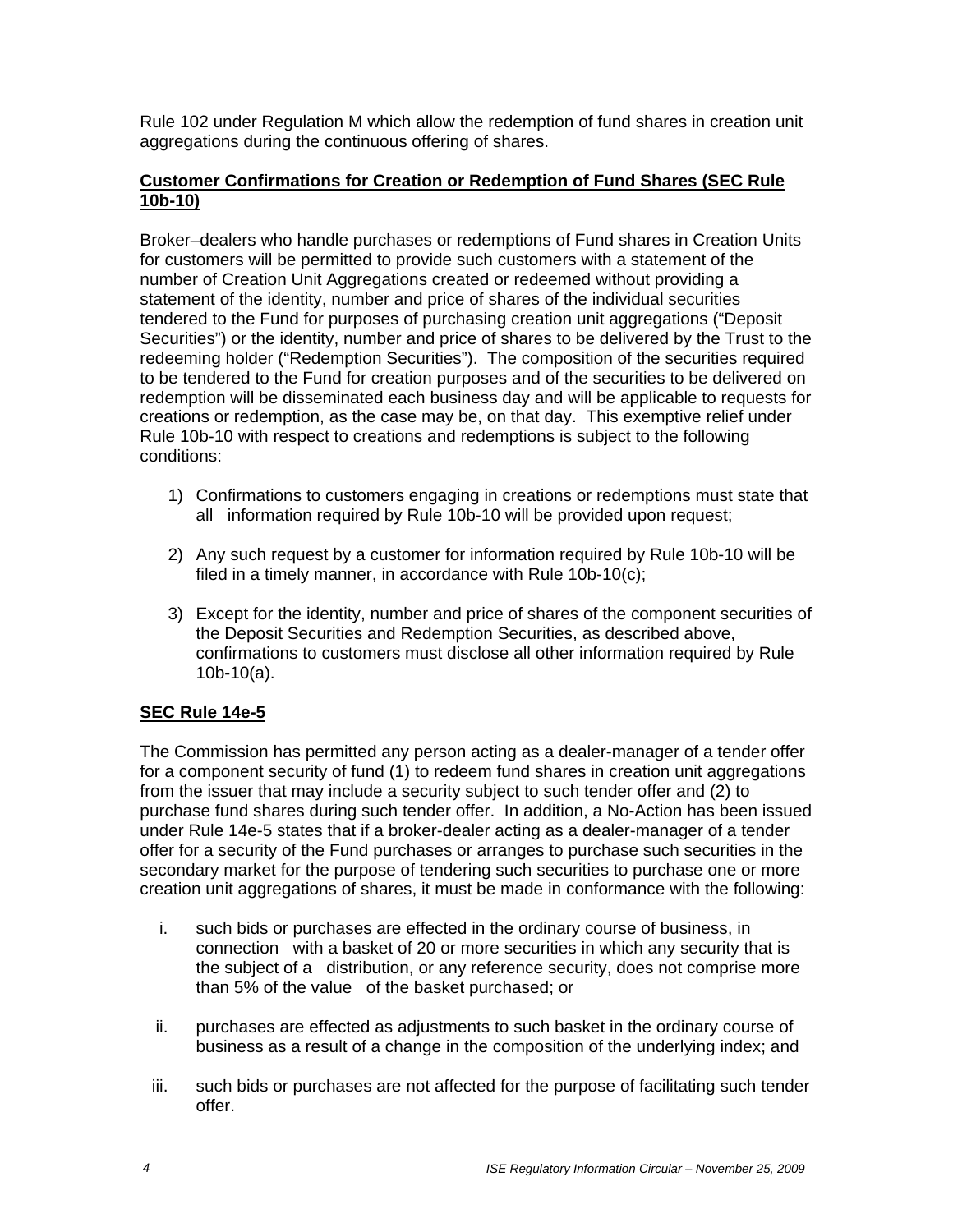# **Section 11(d)(1); SEC Rules 11d1-1 and 11d1-2**

Section 11(d)(1) of the Act generally prohibits a person who is both a broker and a dealer from effecting any transaction in which the broker-dealer extends credit to a customer on any security which was part of a new issue in the distribution of which he participated as a member of a selling syndicate or group within thirty days prior to such transaction. The Commission has clarified that Section 11(d)(1) does not apply to broker-dealers that are not authorized participants (and, therefore, do not create creation unit aggregations) that engage in both proprietary and customer transactions in shares of a fund in the secondary market, and for broker-dealer authorized participants that engage in creations of creation unit aggregations. This relief is subject to specific conditions, including the condition that such broker-dealer (whether or not an authorized participant) does not, directly or indirectly, receive from the fund complex any payment, compensation or other economic incentive to promote or sell the shares of a fund to persons outside the fund complex, other than non-cash compensation permitted under NASD Rule 2830 (I)(5)(A), (B) or (C). See letter dated November 22, 2005 from Brian A Bussey, Assistant Chief Counsel, SEC Division of Market Regulation, to Barclays Global Investors, N.A., dated November 22, 2005. The Commission has issued a No-Action Letter under Section 11(d)(1) of the Act states that broker-dealers may treat shares of a fund, for purposes of Rule 11d1-2, as "securities issued by a registered open-end investment company as defined in the Investment Company Act" and thereby extend credit or maintain or arrange for the extension or maintenance of credit on shares that have been owned by the persons to whom credit is provided for more than 30 days, in reliance on the exemption contained in the rule.

### **SEC Rule 15c1-5 and 15c1-6**

The Commission has issued a No-Action letter with respect to Rule 15c1-5 and Rule 15c1-6 as to the required disclosure of control by a broker or dealer with respect to creations and redemptions of fund shares and secondary market transactions therein.

**This Regulatory Information Circular is not a statutory Prospectus. Equity EAMs should consult the Trust's Registration Statement, SAI, Prospectus and the Fund's website for relevant information.**